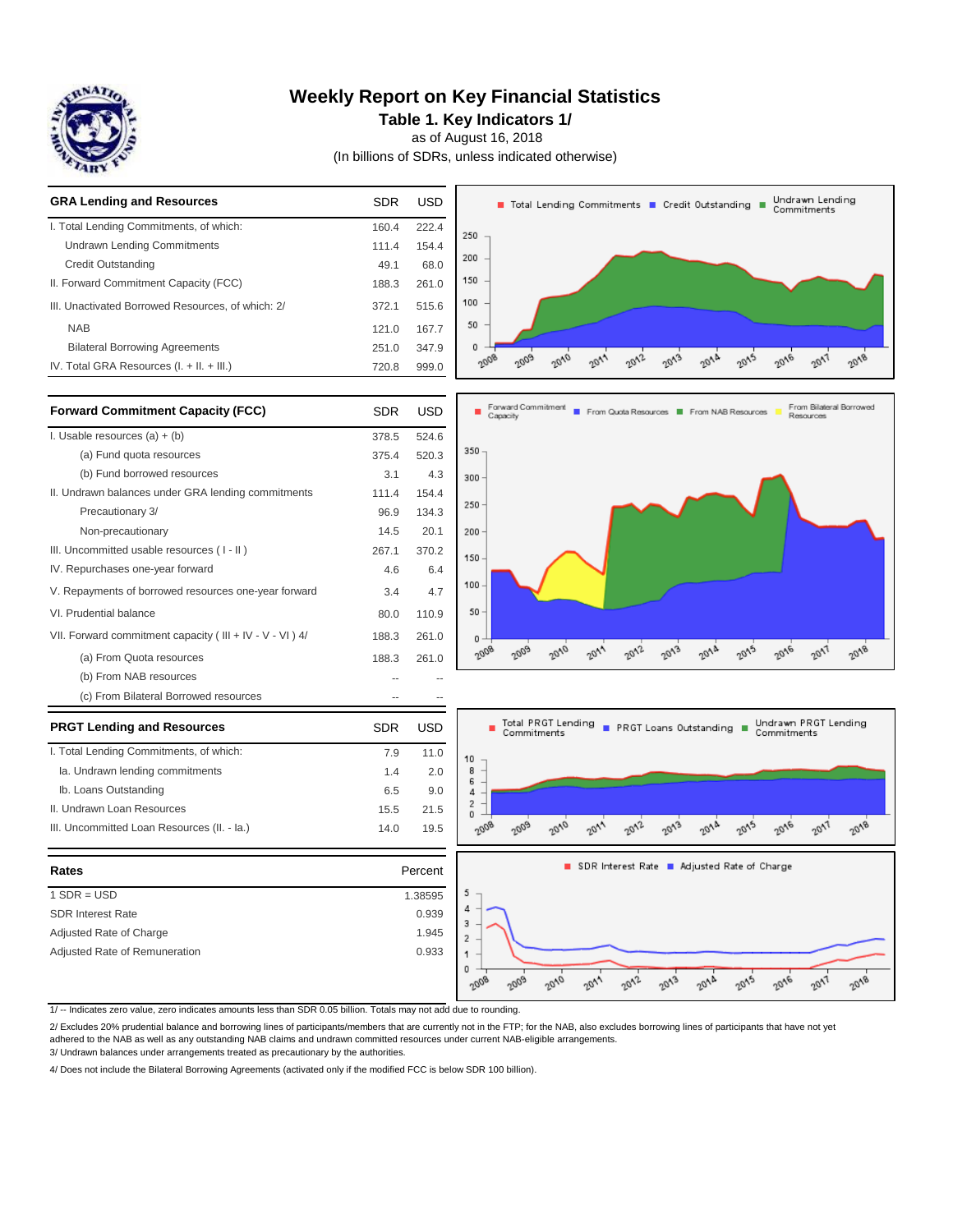### **Table 2a. Use of GRA Resources 1/**

as of August 16, 2018

(In billions of SDRs, unless indicated otherwise)



1/ -- Indicates zero value, zero indicates amounts less than SDR 0.05 billion. Totals may not add due to rounding.

2/ Includes outstanding credit under the former Compensatory Financing Facility; for the chart also includes outstanding credit under the former Emergency Post

Conflict and Natural Disaster Assistance policy.

3/ Members with current arrangements are bolded.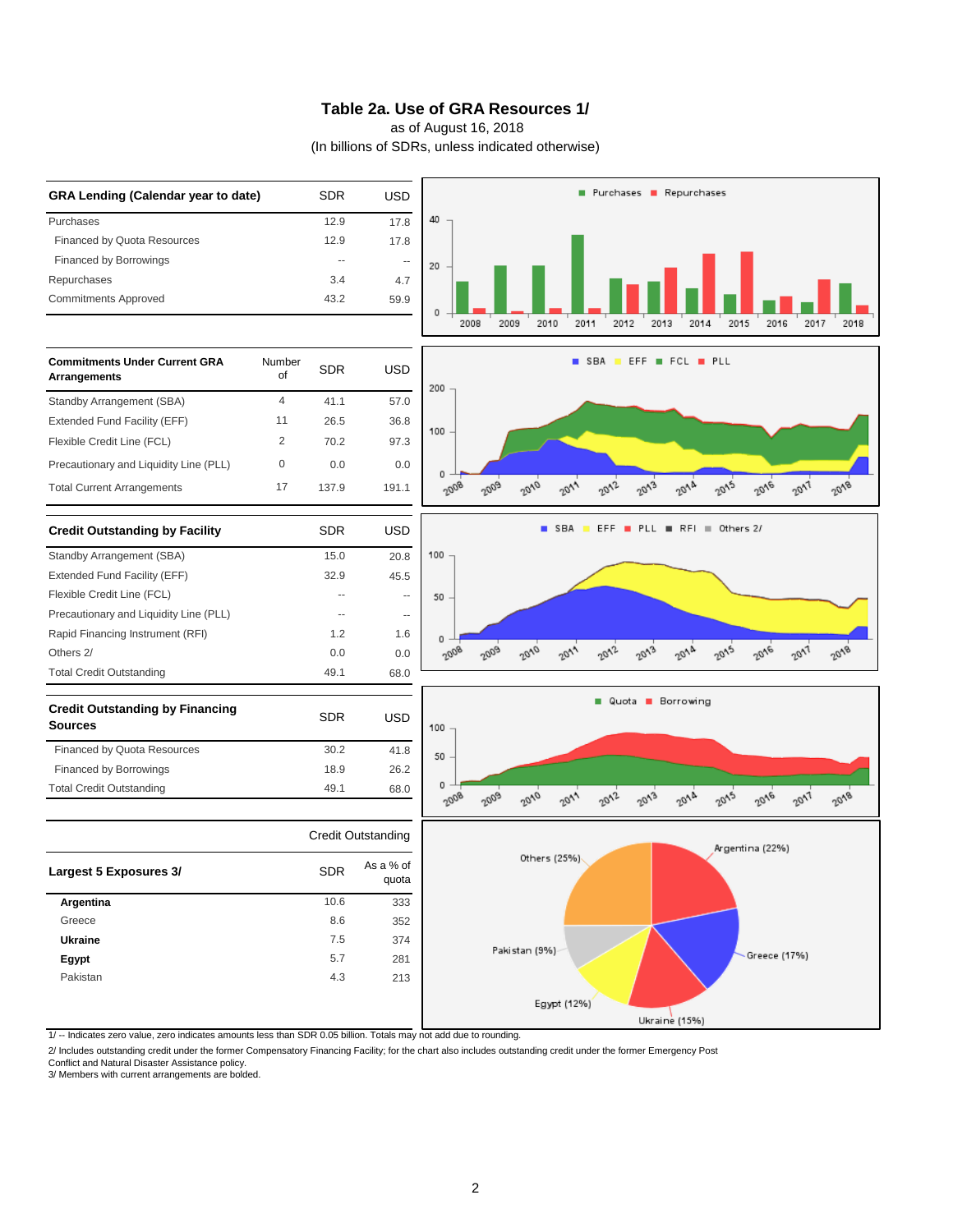# **Table 2b. Current Financial Arrangements (GRA)**

| Member                                                                                  |                    |                   |                 | <b>Credit Outstanding</b> |                    | Period of Arrangement |                    |
|-----------------------------------------------------------------------------------------|--------------------|-------------------|-----------------|---------------------------|--------------------|-----------------------|--------------------|
|                                                                                         | Amount<br>Commited | Amount<br>Undrawn | Amount<br>Drawn | Amount<br>2/              | As a % of<br>Quota | Effective<br>Date     | Expiration<br>Date |
| <b>Standby Arrangement (4)</b>                                                          | 41,115             | 29,007            | 12,108          | 13,532                    |                    |                       |                    |
| Argentina 3/                                                                            | 35,379             | 24,765            | 10,614          | 10,614                    | 333                | 20-Jun-18             | 19-Jun-21          |
| Iraq                                                                                    | 3,831              | 2,337             | 1,494           | 2,386                     | 143                | 07-Jul-16             | 06-Jul-19          |
| Jamaica 3/                                                                              | 1,195              | 1,195             |                 | 533                       | 139                | 11-Nov-16             | 10-Nov-19          |
| Kenya 3/                                                                                | 709                | 709               |                 |                           | --                 | 14-Mar-16             | 14-Sep-18          |
| <b>Extended Fund Facility (11)</b>                                                      | 26,528             | 12,136            | 14,392          | 17,011                    |                    |                       |                    |
| Bosnia-Herzegovina                                                                      | 443                | 316               | 127             | 227                       | 86                 | 07-Sep-16             | 06-Sep-20          |
| Cote d'Ivoire                                                                           | 434                | 194               | 240             | 240                       | 37                 | 12-Dec-16             | 11-Dec-19          |
| Egypt                                                                                   | 8,597              | 2,866             | 5,731           | 5,731                     | 281                | 11-Nov-16             | 10-Nov-19          |
| Gabon                                                                                   | 464                | 250               | 214             | 214                       | 99                 | 19-Jun-17             | 18-Jun-20          |
| Georgia                                                                                 | 210                | 120               | 90              | 145                       | 69                 | 12-Apr-17             | 11-Apr-20          |
| Jordan                                                                                  | 515                | 412               | 103             | 650                       | 189                | 24-Aug-16             | 23-Aug-19          |
| Moldova                                                                                 | 86                 | 32                | 54              | 132                       | 77                 | 07-Nov-16             | 06-Nov-19          |
| Mongolia                                                                                | 315                | 183               | 131             | 131                       | 181                | 24-May-17             | 23-May-20          |
| Sri Lanka                                                                               | 1,071              | 356               | 715             | 715                       | 124                | 03-Jun-16             | 02-Jun-19          |
| Tunisia                                                                                 | 2,046              | 1,237             | 808             | 1,303                     | 239                | 20-May-16             | 19-May-20          |
| Ukraine                                                                                 | 12,348             | 6,170             | 6,178           | 7,522                     | 374                | 11-Mar-15             | 10-Mar-19          |
| <b>Flexible Credit Line (2)</b>                                                         | 70,237             | 70,237            | --              |                           |                    |                       |                    |
| Colombia 3/                                                                             | 7,848              | 7,848             | --              |                           | --                 | 25-May-18             | 24-May-20          |
| Mexico 3/                                                                               | 62,389             | 62,389            |                 |                           | --                 | 29-Nov-17             | 28-Nov-19          |
| <b>Total Current GRA Arrangements (17)</b>                                              | 137,879            | 111,379           | 26,500          | 30,543                    |                    |                       |                    |
| Memorandum Items:                                                                       |                    |                   |                 |                           |                    |                       |                    |
| Credit outstanding from members without current arrangement and outright disbursements. |                    |                   |                 | 18,520                    |                    |                       |                    |
| Total Credit Outstanding.                                                               |                    |                   |                 | 49,063                    |                    |                       |                    |

as of August 16, 2018 (In millions of SDRs, unless indicated otherwise) 1/

1/ -- Indicates zero value, zero indicates amounts less than SDR 0.5 million. Totals may not add due to rounding.

2/ Includes Credit Outstanding under expired arrangements and outright disbursements.

3/ The undrawn commitment of the arrangement is treated as precautionary by the authorities.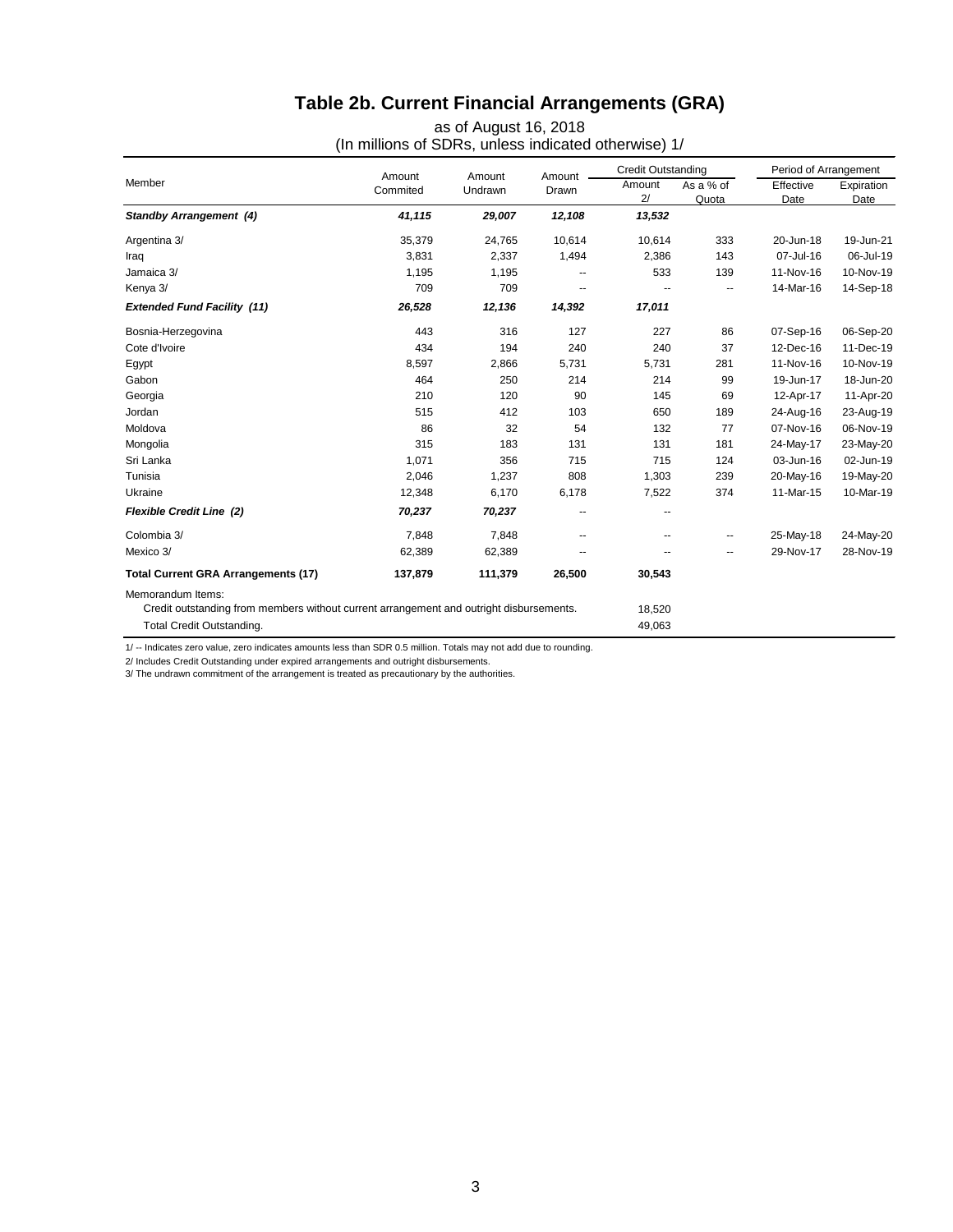### **Table 3a. Use of Concessional PRGT Resources 1/**

as of August 16, 2018

(In millions of SDRs, unless indicated otherwise)



1/ -- Indicates zero value, zero indicates amounts less than SDR 0.05 million.Totals may not add due to rounding.

2/ The last commitment under the old ESF-HAC Facility expired on December 3, 2011.

3/ Includes outstanding and overdue loans under the (former) Structural Adjustment Facility and Trust Fund.

4/ Members with current arrangements are bolded.